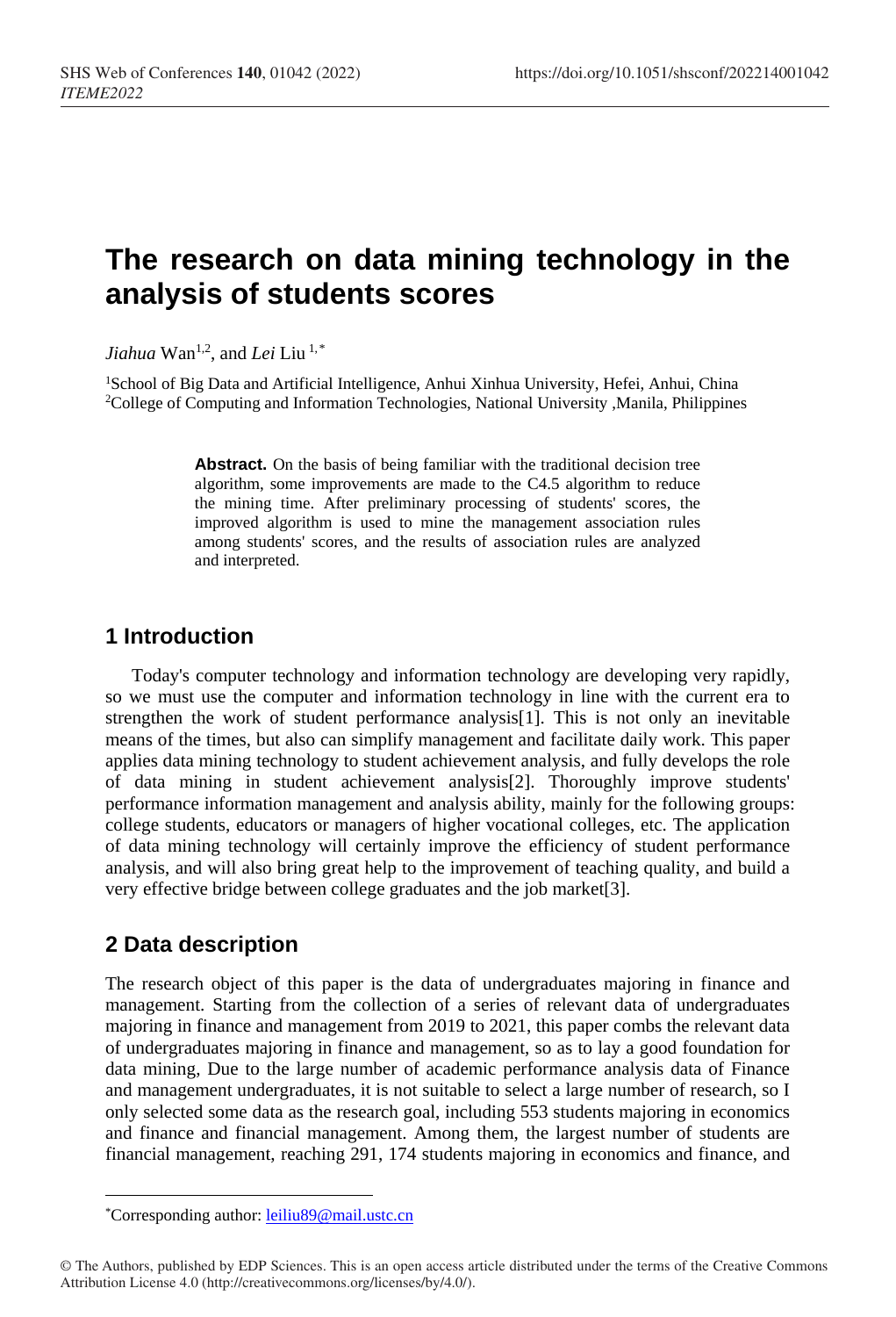88 students majoring in information management and information system. After the corresponding integration processing of the data, the next step of the operation of the data is to analyze and process the correlation of the data. By analyzing the correlation of data, we can effectively distinguish the corresponding attribute set of data, eliminate the basically useless or invalid attributes, and pave the way for data mining. Through correlation analysis, we can find many noises that affect the accuracy of mining. If these noises are reasonably filtered out, the mining effect of data mining will be further increased. Therefore, before mining, it is necessary to eliminate the items that have nothing to do with decision support, such as student number, student cadres and so on. Secondly, some special screening can be carried out according to the specific actual situation. For example, the financial management undergraduates in the target universities were originally planned students who must obtain the computer level before they can graduate[4]. However, through the observation and analysis in recent years, although the general financial management graduates have improved their ability to operate the computer, However, it has not reached or rarely reached the level of obtaining the technical certificate, which makes the students quite confused and makes the school feel powerless. Therefore, after repeated weighing, it is necessary to remove the condition of obtaining the computer level before graduation.

#### **2.1 Data analysis**

The comprehensive score (student average score) is divided into four discrete values: excellent score (score  $\geq$  85), good score (score between 70 and 84), medium score (score between 60 and 69) and failed score. In the regulations of the target universities, all undergraduate graduates of financial management must achieve a medium score before they can be considered as qualified, and those below this score will not graduate. Therefore, in this case, the segments below the average score will not be treated as redundant items through data preprocessing.

### **2.2 Data processing**

| N <sub>0</sub> | <b>English</b><br>level | Comprehensive<br>achievements | practical<br>ability | <b>Employment</b><br>quality |
|----------------|-------------------------|-------------------------------|----------------------|------------------------------|
|                | <b>CElb</b>             | good                          | low                  | high                         |
| 2              | CE14                    | good                          | medium               | medium                       |
| 3              | <b>CElb</b>             | excellent                     | low                  | high                         |
| .              | .                       | .                             | .                    | .                            |
| 150            | <b>CElb</b>             | good                          | high                 | high                         |
| 151            | CE14                    | medium                        | low                  | low                          |
|                |                         | .                             | .                    | .                            |

**Table 1.** Summary of student achievement information.

After data conversion, the data should be cleaned. Redundant data shall be cleaned, useless or duplicate data shall be eliminated, and the overall structure of data shall be simplified. In the performance analysis, since students who fail to meet the medium standard will not graduate, these students do not belong to the investigation scope of performance analysis, so the data of these students must be cleaned from the employment analysis data. In the process of cleaning, the quality evaluation of students will be carried out at the same time. For example, some students are not employed but go to higher education, Such students are also rated as high quality. After cleaning and analyzing all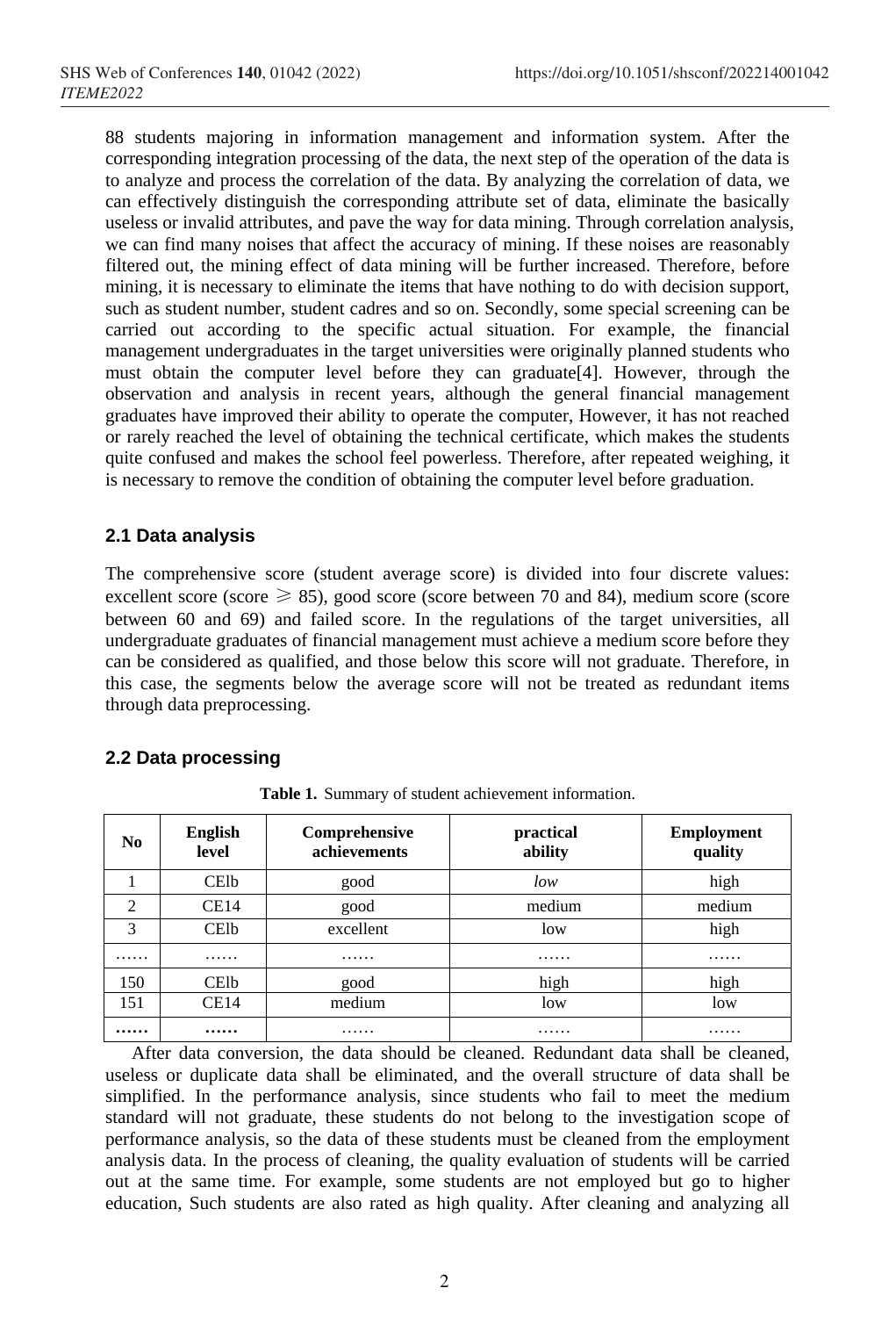sample data, some sample data are selected for data preprocessing for future formal data mining and decision analysis (see Table 1).

## **3 Algorithm and data mining**

#### **3.1 Decision tree algorithm**

The current mainstream decision tree algorithms can basically be summarized into two categories: one is the original decision tree algorithm[5], ID3 algorithm[6], and the other is the evolutionary advantage algorithm C4.5 algorithm[7]. The principles of the two algorithms are basically the same. Both of them use the special index of information gain as the attribute selection metric ID3 algorithm.There is uncertainty in the processing of large gain value information. After each intermediate node, the gain value information can be found and processed through uncertainty. Then the rule classification is measured according to the degree of information increase.

ID3 decision tree algorithm is processed by analyzing information gain value. The uncertainty can be eliminated by obtaining different qualitativeness and then determining whether it is a choice content according to the content. The main advantages of ID3 algorithm are: simple operation, branch and branch without too much restraint, very easy to understand, the amount of calculation is relatively small, the use is also very simple and fast. However, ID3 algorithm has weak ability to deal with continuous data and cannot deal with complex sets well.

For this defect, for C4. 5 metric attributes of the algorithm are modified to solve the disadvantages of ID3 algorithm, so that the shortcomings mentioned in ID3 algorithm can be made up.

The C4.5 algorithm assumes that the information set to be mined is A, which has N discrete attributes, and then downloads the number of included data sets S1, S2... Sn, the information gain calculation is the same as the data sample classification method calculated by ID3 algorithm. Formula (1) of the following formula is used for conversion through a series of information. We can get the calculation formula (2).

$$
\text{Split}(S, A) = \sum_{s} \frac{s_i}{s} \log_2 \frac{s_i}{s} \quad (1) \quad \text{Cainradio}(A) = \frac{\text{Gain}(A)}{\text{Split}(S, A)} \tag{2}
$$

In order to simplify the amount of computation to a certain extent, entropy calculation needs to be changed to improve the efficiency of entropy calculation, as shown in Formula (3).

$$
Info'(X) = -\sum_{i=1}^{m} \frac{|A_i|}{|X|} Info(A_i)
$$
\n(3)

In the balanced environment of attribute A, formulas (4) and (5) can be obtained after optimized entropy calculation:

Gain'(A) = 
$$
|\text{Info}(x) - \text{Info}'(A)|
$$
 (4)  $\text{Gainradio}'(A) = \frac{\text{Gain}'(A)}{\text{Split}(A)}$  (5)

Although the core of the improved C4.5 algorithm is still ID3 algorithm, on the basis of the information gain rate selection attribute, the processing ability of discrete continuous attribute is completed. The C4.5 algorithm is described below:

Step 1: Determine the class (class tag) attributes.

Step 2: Classify the data to be mined by rules.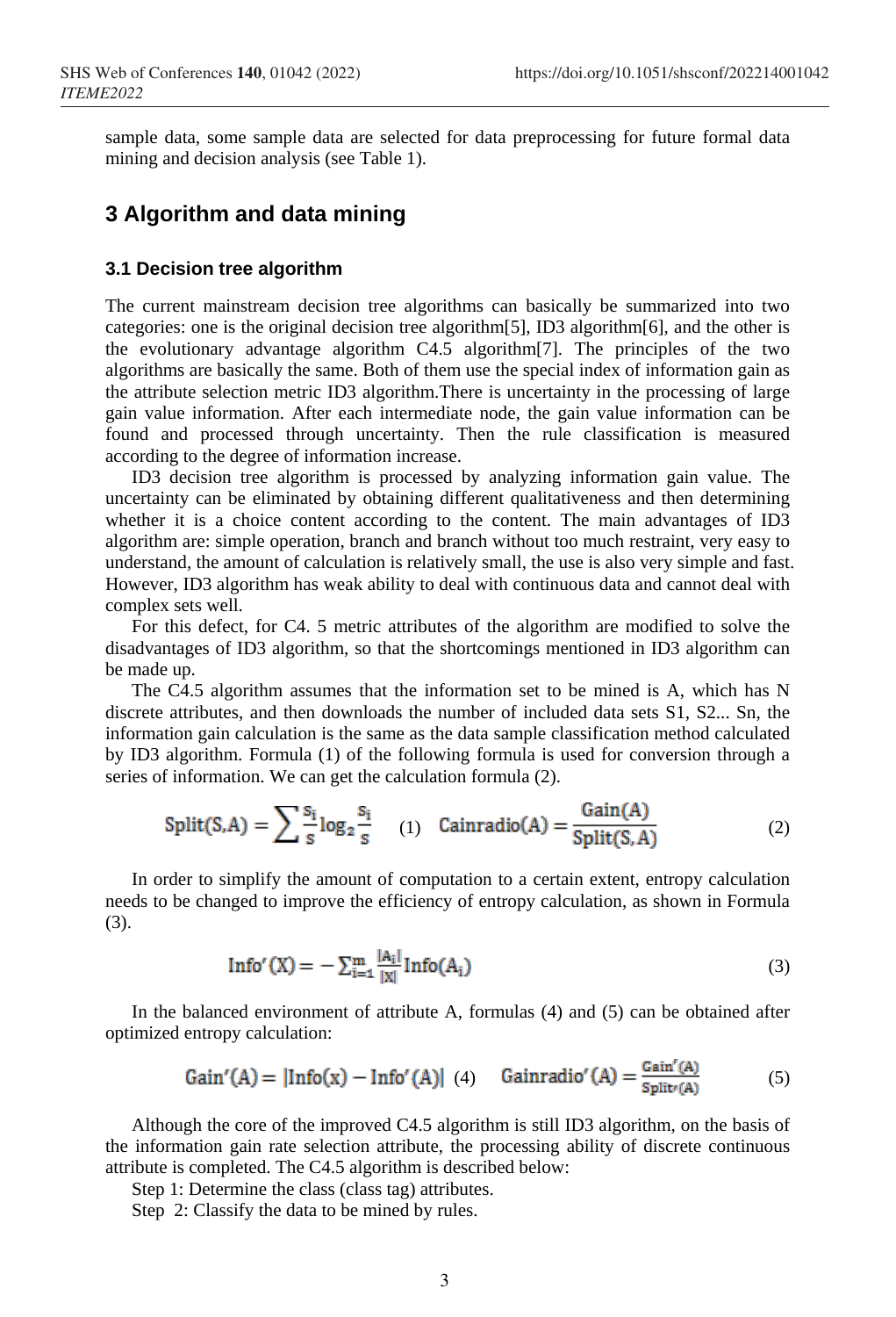Step 3: By further dividing the data after rule classification, nodes are divided by category, and N is divided into leaf nodes.

Step 4: then the data set of candidate attributes can not be considered, then N also becomes a leaf node, and the leaf node tag (class tag) can be obtained according to the majority principle.

Step 5: For each attribute to be labeled, judge, can not distinguish will be separated.

Step 6: Set the limit value of Gainradio in the formula.

After get the rules of classification properties, its specific node values can be handled as a branch of the decision tree, data collection of related branches of data collection and data acquisition) branch node, branches of classification data set of attributes, when the data set for real number, branch is established, if not, then to the above steps.

C4.5 algorithm is very good at mining series of information and can be widely used by multi-level rule classification. C4.5 algorithm can be used to analyze attributes well and collect values of continuous attributes and discrete attributes within the range.

Taking the above basic attributes as an example, Naive Scale algorithm performs discrete calculations and arranges values  $a_1$ ,  $a_2$ ,...,  $a_n$ , Then calculate the average value of adjacent values  $a_i$  and  $a_{i+1}$  in order to get the average value a, then the average value a is a node, this method can get n-1 sub-nodes, then the sample set S will be separated by n-1 sub-nodes to form a corresponding number of different subsets. Where,  $A \le a$  and  $A > a$  are the corresponding discrete values of the continuous attribute a, through which the segmentation calculation can be carried out to obtain the information gain. The calculated information gain shows that the node A 'is the maximum, and a' is used to divide the sample set S into two new partial subsets. Is  $A \le a$  'and  $A > a'$ , then the increase degree of information on node a 'can be obtained, through which the final judgment and analysis can be made, but it cannot exceed the limit value within the range.

#### **3.2 Data mining**

Among the algorithms of data mining, the relatively simple decision tree algorithm is chosen, because users are not professionals in data mining, the cognition of decision tree and the way of system expression are very simple and easy to understand, and easy to be accepted by ordinary users. The calculation method is simpler and more efficient than other algorithms.

The specific modeling process of C4.5 algorithm is as follows:

First, according to the ID3 algorithm, the expected value of the classification is calculated according to the attributes of the training sample set by using the formula  $I(S_i) = P(S_i) * log_2 \frac{1}{P(S_i)}$ . There are 410 samples of sample data, and employment quality is taken

as the attribute of classification setting.<br>  $I(128,165,117) = \frac{128}{410} \log_2 \frac{128}{410} - \frac{165}{410} \log_2 \frac{165}{410} - \frac{117}{410} \log_2 \frac{117}{410} = 1.5691$ 

According to each attribute, it can be classified as "advanced", "intermediate" and "low". Through the specific analysis of these three items, make discrimination, data classification rules and attribute determination. Get the information of each subset of attribute profession.

$$
I(24,47,43) = -\frac{24}{114} \log_2 \frac{24}{114} - \frac{47}{114} \log_2 \frac{47}{114} - \frac{43}{114} \log_2 \frac{43}{114} = 1.5308
$$
  

$$
I(67,77,44) = -\frac{67}{188} \log_2 \frac{67}{188} - \frac{77}{188} \log_2 \frac{77}{188} - \frac{44}{188} \log_2 \frac{44}{188} = 1.5483
$$
  

$$
I(37,41,30) = -\frac{37}{108} \log_2 \frac{37}{108} - \frac{41}{108} \log_2 \frac{41}{108} - \frac{30}{108} \log_2 \frac{30}{108} = 1.5733
$$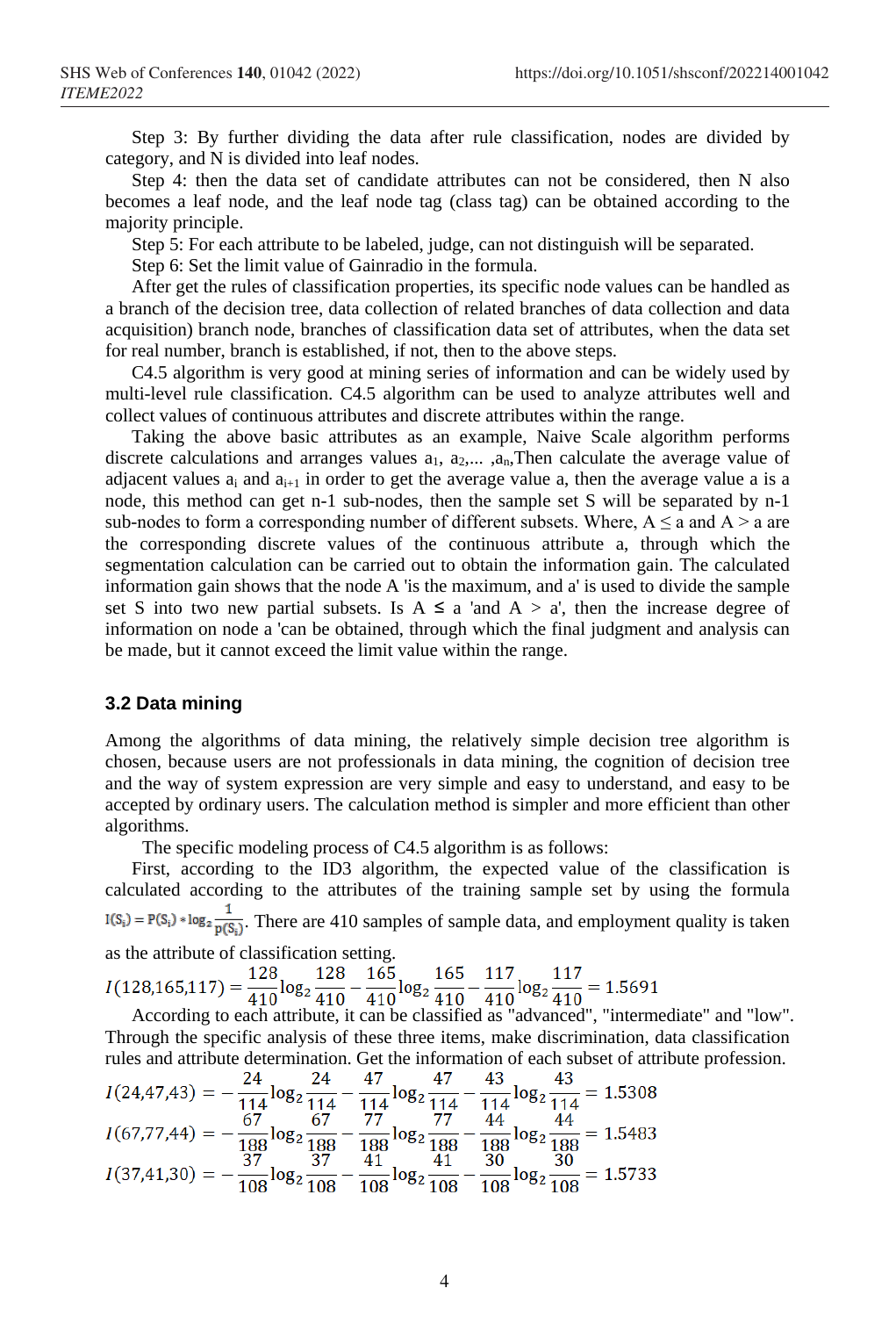The information decision subset of each attribute value can be obtained through the above calculation, and the decision tree calculation formula  $I(s_1, s_2, ..., s_m) = -\sum_{k=1}^{m} P_k log P_k$ , can calculate the corresponding information entropy value, and then classify the whole data set according to the data attributes, and finally select the mining target of data mining.

E(English level) =  $\frac{114}{410}$ I(24,47,43) +  $\frac{188}{410}$ I(67,77,44) +  $\frac{108}{410}$ I(37,41,30) = 1.5500 E(Comprehensive achievements) =  $\frac{78}{410}$ I(29,19,30) +  $\frac{187}{410}$ I(51,88,48) +  $\frac{145}{410}$ I(48,58,39)

= 1.5465<br>E(Practical ability) =  $\frac{124}{410}$ I(64,32,28) +  $\frac{164}{410}$ I(44,93,27) +  $\frac{122}{410}$ I(20,40,62) = 1.4407

Use the formula (1) for data mining calculation, and use the corresponding formula can

be used for data mining decision calculation.<br>
Split(Practical ability) =  $-\frac{122}{410}\log_2\frac{122}{410} - \frac{164}{410}\log_2\frac{164}{410} - \frac{124}{410}\log_2\frac{124}{410} = 1.5709$ <br>
Split(Comprehensive achievements) =  $-\frac{78}{410}\log_2\frac{78}{41$ 

=  $1.52024$ <br>Split(English level) =  $-\frac{114}{410}\log_2\frac{114}{410} - \frac{188}{410}\log_2\frac{188}{410} - \frac{108}{410}\log_2\frac{108}{410} = 1.5362$ <br>At this time, formula 2 can be used for data mining decision calculation.

Gairatio(English level)=0.0126, Gainratio( Comprehensive achievements)=0.0150, Gainratio( $\text{Practical ability}$ )=0.0821

If the improved C4.5 algorithm is used, formula 5 will be used to calculate the decision information of data mining more efficiently.

Gainratio(English level)=0.0124, Gainratio(Comprehensive achievements)=0.0150, Gainratio( $\text{Practical ability}$ )=0.0817

It can be seen that the improved decision attribute values are basically consistent with the normal algorithm.

By comparing decision attributes in the system, the information gain rate is calculated. Here, "practical ability" is taken as the root node, and the attribute with the maximum information gain rate is calculated according to the algorithm. The attribute of practical ability shows that there are important branch decision items, which are divided into three items, each of which is a collection of data. Practical ability decision tree is shown in Fig.1.



**Fig. 1.** Decision tree with practical ability as root node.

On this basis, we further calculate the data decision analysis, calculate the branch set through the decision tree algorithm, and the attribute value of the branch is. Therefore,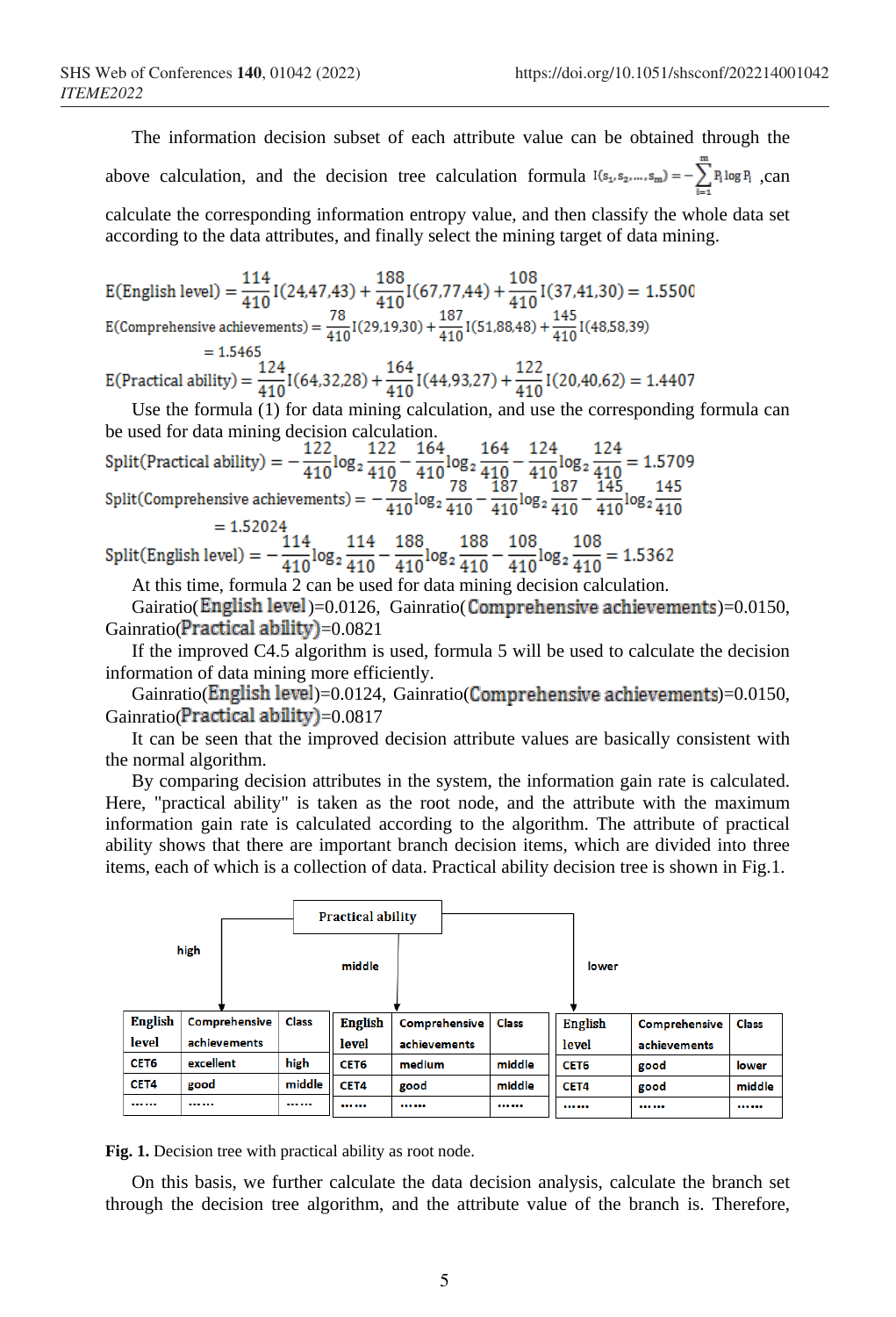through this standard value, we can determine the next primary factor, which is the comprehensive score. Therefore, we can choose "comprehensive score" The attribute continues to be the medium subset for the mining algorithm. Among the subsets with low practical ability, the "English level" attribute set will be used for the mining algorithm. The above steps of cyclic operation are pruned to obtain the practical ability decision tree, as shown in Fig. 2.



**Fig. 2.** Employment quality decision tree.

# **4 Conclusion**

In this paper, data mining decision tree algorithm is used to analyze the results of finance and management graduates to help them provide targeted employment guidance. With classified data mining technology to achieve the financial and management undergraduate employment guidance work of the entire data mining process, determine the target of data mining, develop the target data pretreatment scheme, and finally form based on C4.5 decision tree model for the adaptability between financial and management graduates' academic performance and employment quality is established.

This paper is supported by the major teaching reform research project of Anhui Province (No. 2020jyxm0789) and the University blockchain technology Innovation and Application Plan project of Anhui Province (No. 2020qkl21). At the same time, the project is also supported by the Industry-University-Research Horizontal Project of Anhui Xinhua University (No. 2019CXY014) and the Key Supported Discipline Project of Anhui Xinhua University (No. Fcxk202102). In addition,the authors would like to give many thanks to the anonymous reviewers for their contributions to improve this manuscript.